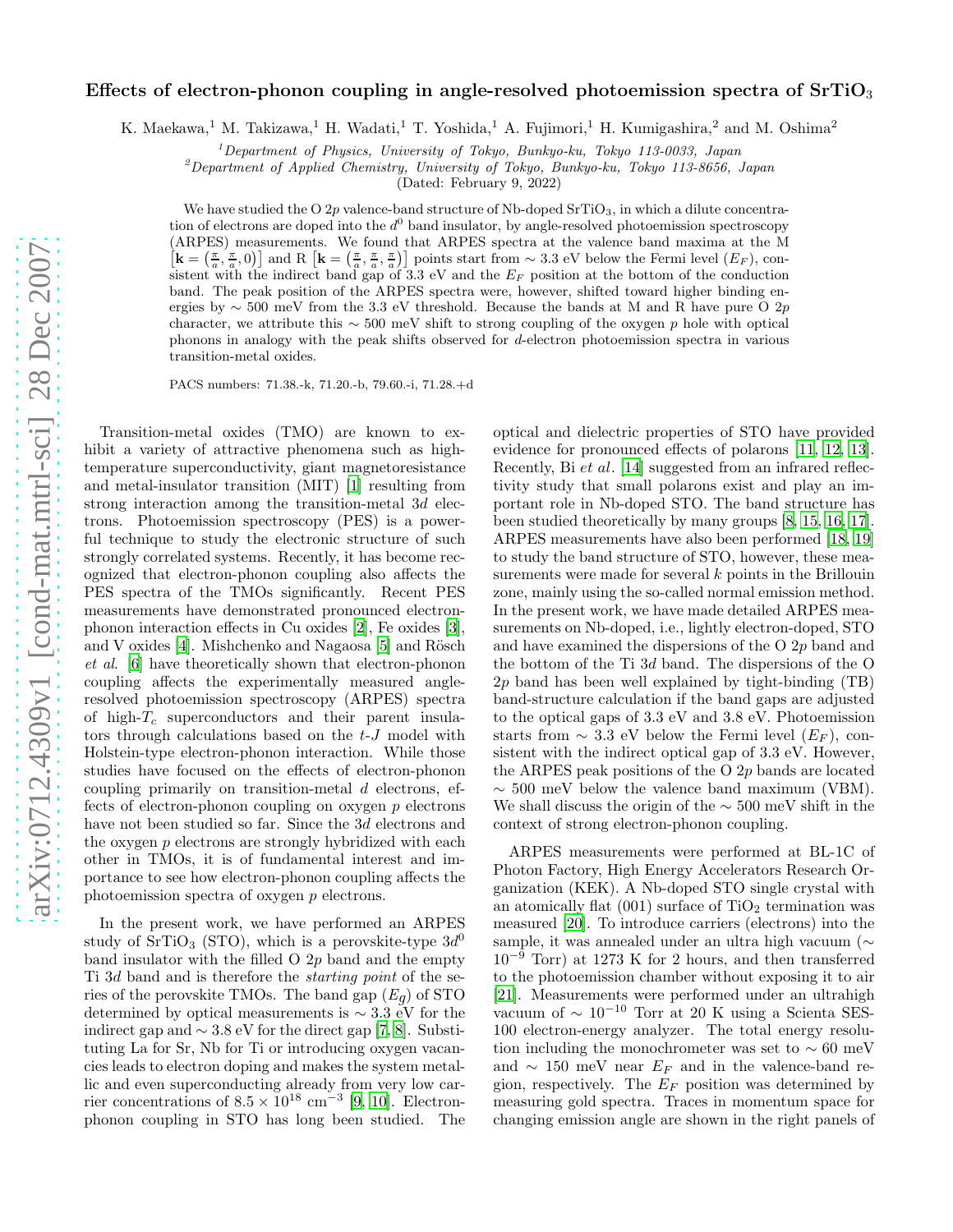

<span id="page-1-0"></span>FIG. 1: (Color online) ARPES spectra of SrTiO<sub>3</sub>. (a), (b), (c): EDCs taken with photon energies  $h\nu = 86$ eV and  $h\nu = 58$ eV. (d), (e), (f): Gray-scale plots of the second derivatives of the EDCs for the Γ - X direction, the X - M direction, and the X - R direction. Here, bright parts correspond to energy bands. Right top: Brillouin zone of the simple cubic lattice. Right middle and bottom: traces in momentum space for  $h\nu = 86$  eV and  $58$  eV and the emission angle from  $\theta = -10^{\circ}$  to  $40^{\circ}$ .



<span id="page-1-1"></span>FIG. 2: (Color online) ARPES spectra of  $SrTiO<sub>3</sub>$ . (a) Intensity plot in  $E-k$  space around the Γ point. The bottom of the Ti 3d band was observed at the Γ point in the vicinity of  $E_F$ . (b), (c): EDCs at the M point and the R point. They have been decomposed into several Gaussians, out of which only the lowest binding energy ones are shown.

Fig. [1,](#page-1-0) when the widths represent the uncertainties in the  $k_{\rm z}$  due to the finite escape depth of photoelectrons [\[22\]](#page-3-21). In order to determine the momentum perpendicular to the sample surface, we have assumed the work function of the sample  $\phi = 4.5$  eV, the inner potential  $V_0 = 10.5$ eV, and the lattice constant  $a = 3.905$  Å.

Figure [1](#page-1-0) (a), (b), and (c) shows energy distribution curves (EDCs) taken with photon energies of 86 eV and 58 eV, showing clear band dispersions. In order to see the band dispersions more clearly, we have taken the second derivatives of the EDCs and plotted them on a gray scale in Fig. [1](#page-1-0) (d), (e), and (f). Here, bright part indicates peaks or shoulders in the EDC's. In Fig. [2](#page-1-1) (a), the  $E-k$ intensity plot near  $E_F$  around the Γ point is shown. The intensity in the vicinity of  $E_F$  arises from the bottom of the Ti 3d band, which is occupied by a small amount of electrons doped into the sample. From the size of the occupied part in momentum space  $(|k_F| \sim 0.15 \frac{\pi}{a})$ , the carrier density is estimated to be  $\sim \times 10^{-2}$  per Ti atoms by assuming the Fermi surface to be three-fold degenerate spheres of the  $t_{2g}$  bands. Then, the Fermi energy is estimated to be as small as ∼ 40 meV from the above  $|k_F|$  value and the effective mass  $m^* = 1.5m_0$  [\[18\]](#page-3-17), where  $m_0$  is the free-electron mass. Therefore, the Fermi level is located only ∼ 40 meV above the bottom of the Ti 3d-derived conduction band. The EDCs at the M point  $[\mathbf{k} = (\frac{\pi}{a}, \frac{\pi}{a}, 0)]$  and the R point  $[\mathbf{k} = (\frac{\pi}{a}, \frac{\pi}{a}, \frac{\pi}{a})]$ , both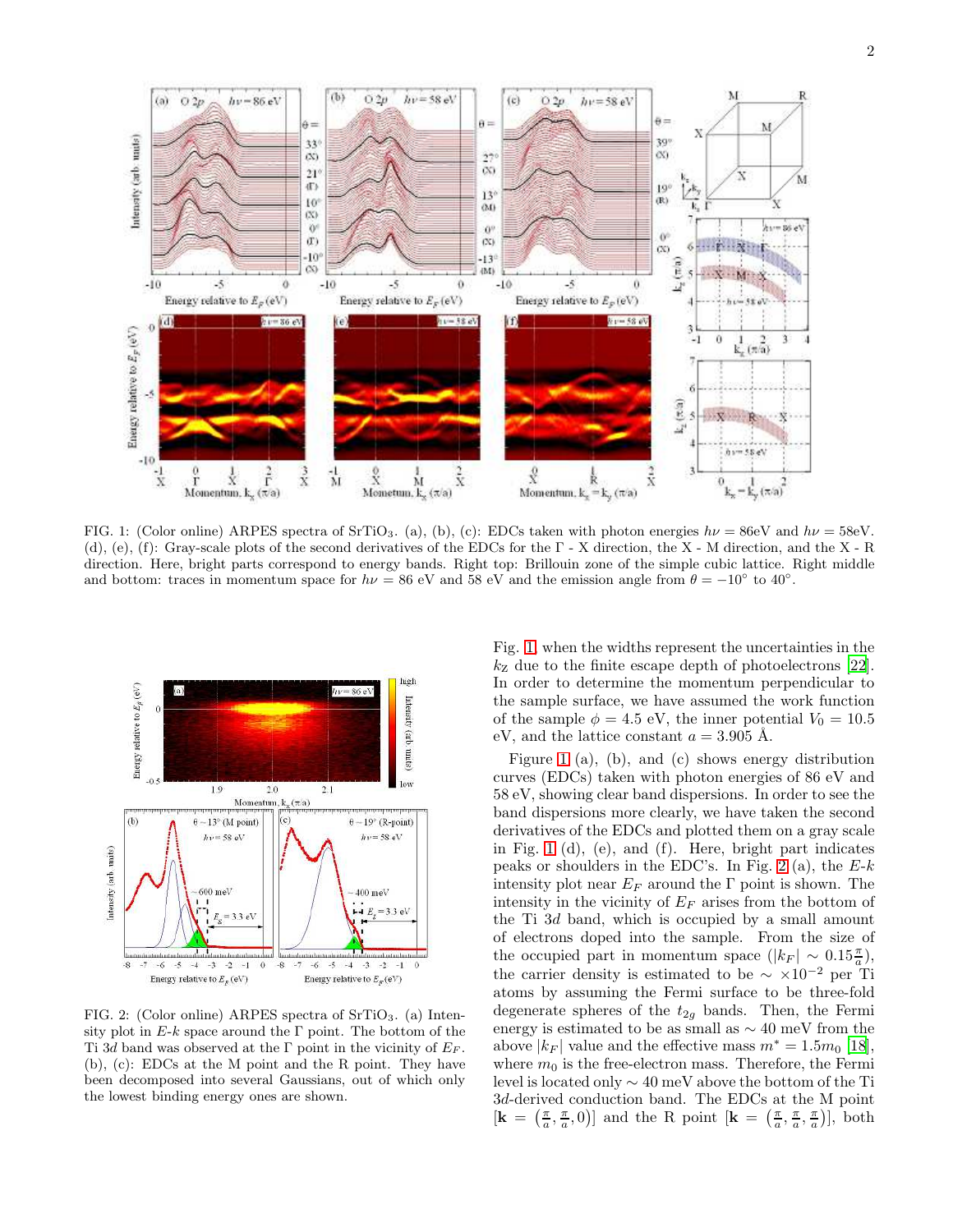

<span id="page-2-0"></span>FIG. 3: (Color online) Comparison between the ARPES band structure and TB calculation, (a) Band structure of STO. (b), (c), (d): Comparison for the Γ - X, the X - M, and the X - R directions. The direct and indirect gaps are indicated. The TB calculation has reproduced the experimental ARPES band structure except for the overall shifts of the O 2p band by  $\sim$  500 meV.

corresponding to the top of the O  $2p$  band of pure O  $2p$ character, are shown in Fig. [2](#page-1-1) (b) and (c). The emission starts at the threshold of  $\sim$  3.3 eV below  $E_F$ , that is, 3.3 eV below the bottom of Ti 3d band. The value of 3.3 eV is equal to the magnitude of the indirect band gap of STO between the valence-band maximum at the M or R point and the conduction-band minimum at the  $\Gamma$ point. Both spectra have been decomposed into several Gaussians, out of which the lowest binding energy ones are shown in Fig. [2](#page-1-1) (b) and (c). Thus, the peak position of the lowest binding energy structure is observed 3.8 eV below  $E_F$ , i.e., by  $\sim$  500 meV deeper than the threshold.

In order to interpret the experimental band dispersions quantitatively, the ARPES spectra have been fitted to TB band-structure calculation. We have performed the TB calculation including the Ti  $3d$  and O  $2p$  orbitals (totally, 14 atomic orbitals) as the basis set [\[15,](#page-3-14) [16](#page-3-15), [17\]](#page-3-16). Parameters to be adjusted are the energy difference between the Ti 3d and O 2p levels,  $\epsilon_p - \epsilon_d$ , the crystal-field splitting of the O 2p orbitals,  $\epsilon_{p\sigma} - \epsilon_{p\pi}$ , and Slater-Koster parameters  $(pd\sigma)$ ,  $(pd\pi)$ ,  $(pp\sigma)$ , and  $(pp\pi)$  [\[23](#page-3-22)]. We chose the TB parameters to reproduce the observed band dispersions as well as the indirect and direct optical band gaps of 3.3 eV and 3.8 eV, respectively [\[8](#page-3-7)] as shown in Fig. [3](#page-2-0) (a). Best-fit parameters are  $\epsilon_p - \epsilon_d = -5.7 \text{ eV}$ ,  $\epsilon_{d\sigma} - \epsilon_{d\pi} = 2.2 \text{ eV}, \epsilon_{p\sigma} - \epsilon_{p\pi} = 1.5 \text{ eV}, (pd\sigma) = -2.3 \text{ eV},$  $(pp\sigma) = 0.40$  eV. Also, we assumed  $(p d\pi) = -0.46 (pd\sigma)$ ,  $(pp\pi) = -0.25(pp\sigma)$  [\[24\]](#page-3-23). Here, the same shift of ~ 500 meV between the ARPES peaks and the TB band dispersions are assumed not only at the VBM at the M and R points but also over the entire O  $2p$  bands, although the shifts may differ between the bands and k points. As shown in Fig. [3](#page-2-0) (b), (c), and (d), the calculated band dispersions could successfully reproduce the experimental dispersions of peak positions in the EDCs, except for the overall shift of ∼ 500 meV between the ARPES data and the TB calculation. Here, it should be noted again

that the shift of  $E_F$  due to electron doping is as small as ∼ 40 meV as mentioned above, and that according to the previous PES measurement of  $La_{1-x}Sr_xTiO_3$  [\[25](#page-3-24)], electron doping into STO induces chemical potential shifts as small as  $\sim 200$  meV from STO to LaTiO<sub>3</sub> (100% electron doping). Therefore, electron doping caused by the oxygen vacancies and/or Nb substitution cannot explain the energy shift as large as  $\sim$  500 meV.

In order to explain the discrepancies between the ARPES peak dispersion and the TB band structure fitted to the optical band gaps, we suggest that the effect of strong electron-phonon coupling on the spectral line shape is important for the O  $2p$  band, too, as schematically shown in Fig. [4.](#page-2-1) We note that the VBM at the M and R points have pure O 2p character without admixture of Ti 3d. In the scenario of strong electron-phonon coupling effect on photoemission spectra, strong multiple phonon peaks appear on the higher binding energy side of the weak (almost invisible) zero-phonon line, making



<span id="page-2-1"></span>FIG. 4: (Color online) Schematic illustrations of the strong electron-phonon coupling effects in STO. (a) DOS. (b) Band dispersion.